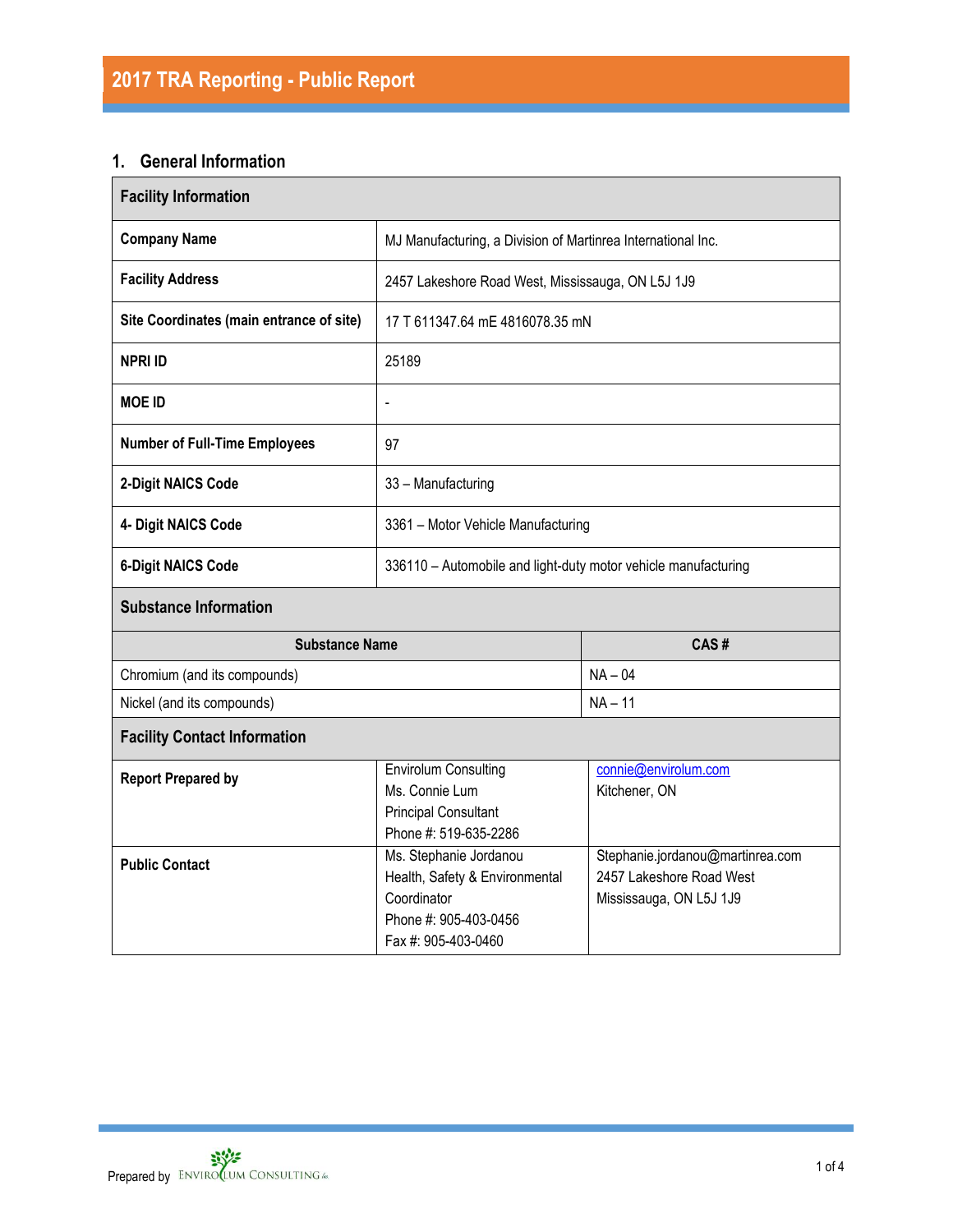## **2. Toxic Substance Accounting Summary**

Facility-wide Amounts of Toxic Substances Reported for 2017:

| <b>Substance Name</b>        | Used      | <b>Created</b>           | <b>Contained In</b><br>Product <sup>*</sup> | <b>Release</b><br>to Air | Disposed /<br>Recycled |
|------------------------------|-----------|--------------------------|---------------------------------------------|--------------------------|------------------------|
| Chromium (and its compounds) | 10 to 100 | $\overline{\phantom{a}}$ | 10 to 100                                   | 0 to 1                   | 10 to 100              |
| Nickel (and its compounds)   | 10 to 100 | $\overline{\phantom{a}}$ | 10 to 100                                   | 0 to 1                   | 1 to 10                |

**NOTE:** Units are expressed in tonnes, unless otherwise indicated. '-- ' indicates not applicable. \*lack of data available

# **3. Quantification Comparison to Previous Year**

## 3.1 Chromium (and its compounds)

|                                  | <b>Unit</b> | 2017      | 2016      | Change<br>(Unit)    | Change<br>(%) | <b>Rationale for Change</b>                 |  |
|----------------------------------|-------------|-----------|-----------|---------------------|---------------|---------------------------------------------|--|
| Used                             | Tonnes      | 10 to 100 | 10 to 100 | 1 1 to 10           | 1 29.2        | Increase in purchase of<br>stainless steel. |  |
| Created                          |             |           |           |                     | --            |                                             |  |
| <b>Contained In Product</b>      | Tonnes      | 10 to 100 | 10 to 100 | $\uparrow$ 1 to 10  | 146.0         |                                             |  |
| Release to Air                   | Tonnes      | $0$ to 1  | $0$ to 1  | $\downarrow$ 0 to 1 | 447.3         | Decrease in laser cutting<br>operations.    |  |
| Release to Water                 | --          | --        | --        |                     | --            | No significant change.                      |  |
| On-site Disposal                 |             |           |           |                     | --            |                                             |  |
| <b>Transferred for Disposal</b>  | --          | --        | --        |                     | --            |                                             |  |
| <b>Transferred for Recycling</b> | Tonnes      | 10 to 100 | 10 to 100 | $\uparrow$ 0 to 1   | 10.2          |                                             |  |

## 3.2 Nickel (and its compounds)

|                                  | <b>Unit</b> | 2017      | 2016      | Change<br>(Unit)    | Change<br>(%) | <b>Rationale for Change</b>              |  |
|----------------------------------|-------------|-----------|-----------|---------------------|---------------|------------------------------------------|--|
| Used                             | Tonnes      | 10 to 100 | 10 to 100 | $\uparrow$ 1 to 10  | 1 29.2        | Increase in purchase of                  |  |
| Created                          | --          | --        | --        |                     | --            | stainless steel.                         |  |
| Contained In Product             | Tonnes      | 10 to 100 | 10 to 100 | $\uparrow$ 1 to 10  | 146.0         |                                          |  |
| Release to Air                   | Tonnes      | $0$ to 1  | $0$ to 1  | $\downarrow$ 0 to 1 | 447.2         | Decrease in laser cutting<br>operations. |  |
| Release to Water                 | --          | --        | --        |                     | --            |                                          |  |
| On-site Disposal                 |             | --        | --        |                     | --            |                                          |  |
| <b>Transferred for Disposal</b>  | --          | --        | --        |                     | --            | No significant change.                   |  |
| <b>Transferred for Recycling</b> | Tonnes      | 1 to 100  | 1 to 10   | $\uparrow$ 0 to 1   | 10.2          |                                          |  |

## **4. Objectives**

MJ Manufacturing prides itself on technological innovation in order to produce high quality products in an environmentally responsible manner. We will strive to optimize the use and reduce the releases of Chromium and